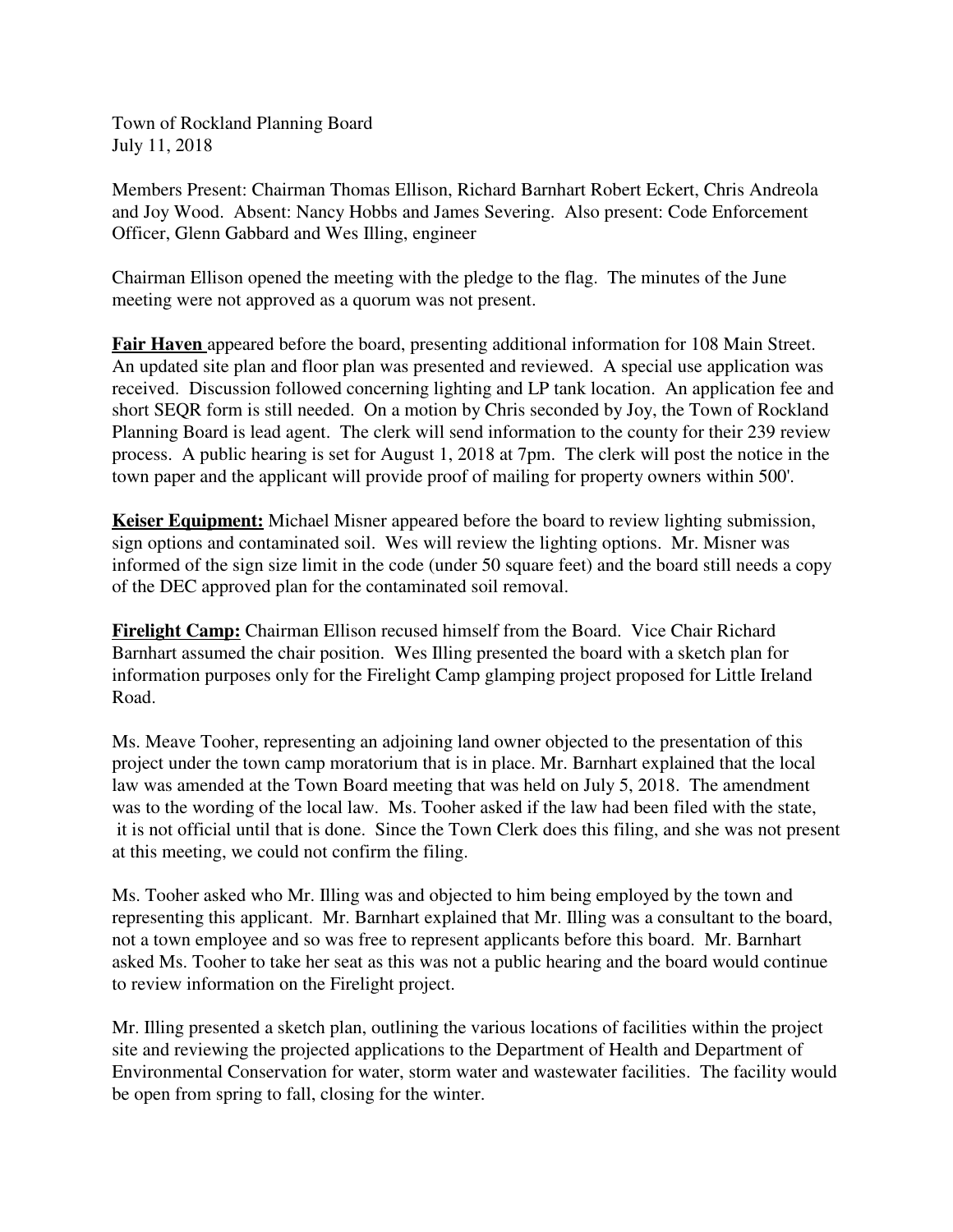Town of Rockland Planning Board July 11, 2018 Page 2

He spoke of the topography of the site and roadways into and throughout the project. He estimates that approximately 1-2 acres of land would be disturbed (mostly for the roads). The project would start out with a smaller number of sites and grow as the finances and demand dictated to a total of 100 sites. They are presenting the project and will be seeking approval for the full project.

There would be a 5,000 gallon cistern installed to collect storm water runoff, recycling it to use for laundry (gutters on the utility building would empty into this cistern). Two storm water retention ponds would be built. These would be permanent ponds as they would collect ditch water as well.

There would be 200 parking spots within the project (inside the wooded areas) and built as sites are added. There is an area near the entrance of the site that they would like permission to use as overflow parking during an event. This area would hold an additional 70 cars. An event could be hosted for 225 people maximum in the pavilion.

Vice Chair Barnhart asked if pictures could be secured from various areas along the road and near property lines that would allow the board members to see the location of various structures within the project. Perhaps hanging lanterns or flashlights around at night to get an idea of how the light at night would appear (as in a tent).

Chris asked why tent sites were located near property lines and not deeper into the project site. Wes stated that the sites were chosen because the flat areas were limited and suitable for the platforms so some were near the property line. The applicant is willing to re-locate some of these further away from the line.

The applicant would be asking for waivers for some of the landscaping requirements due to the fact that the site is in the middle of woods.

Mr. Templin, an adjoining property owner, stated that he heard this project would include a bar and restaurant. Mr. Barnhart stated the board would do a complete review of the whole project and all aspects would be considered.

Chairman Ellison rejoined the board.

The Boy Scouts of America appeared before the board concerning their COW (cell tower on wheels). This is an AT  $&$  T tower on loan to the scouts and located at their summer camp. Any cell tower must meet the town codes per our cell tower law. There are no buildings associated with this tower, it is tied down to concrete blocks, fenced in and no additional lighting has been added.